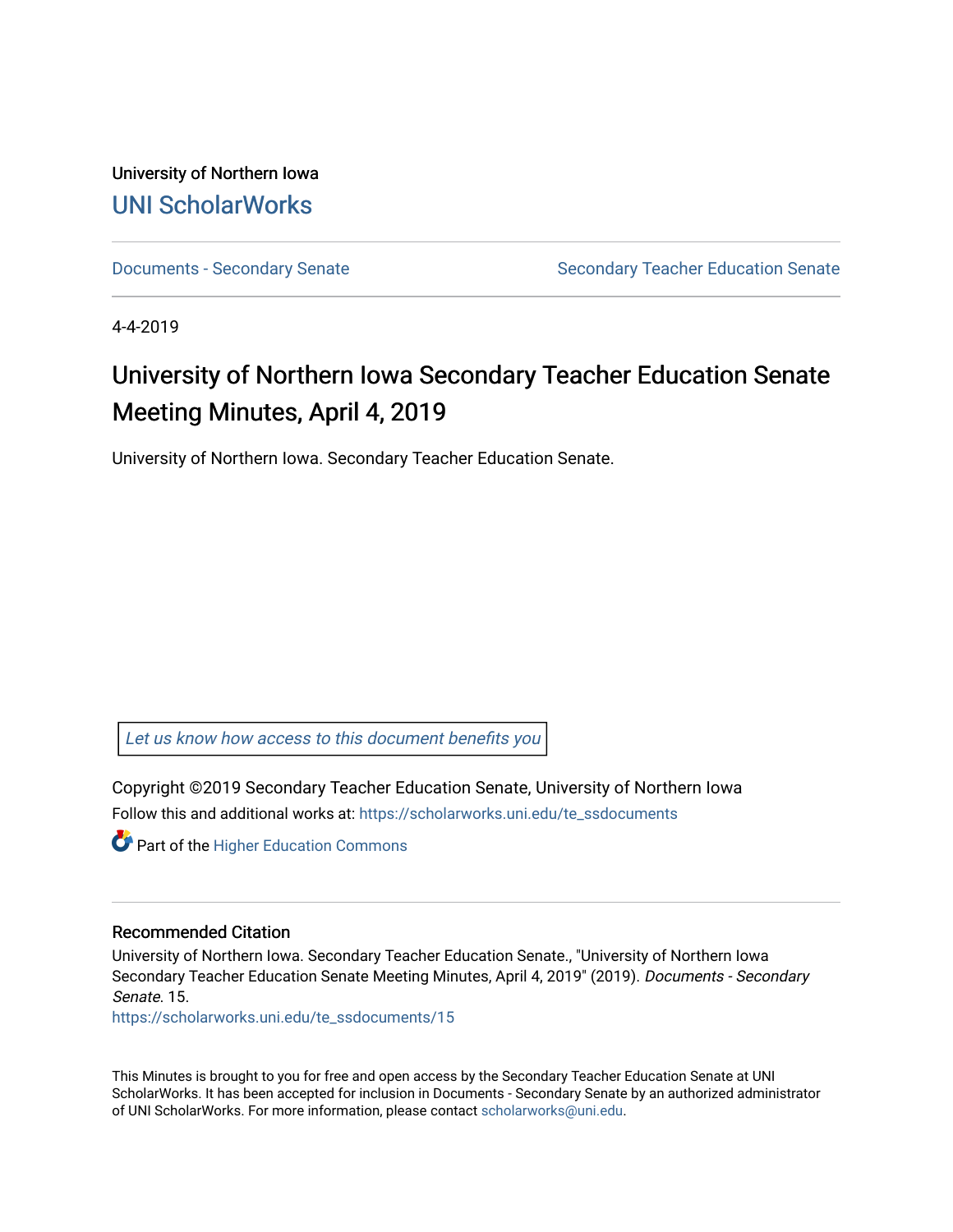#### **Secondary Teacher Education Senate Meeting 3:30-5:00 Thursday, April 4, 2019 LIB 287 Minutes**

## **PRESENT:**

Nicki Skaar (Professional Sequence), Lyn Countryman (Clinical Experiences), Carlos (CJ) Aldape (Undergrad. Student), Elizabeth Hughes (Math), Barb Bakker (Physical/Health Education), Aricia Beckman (Special Education- ALT), Wendy Miller (Art), Jill Maroo (Science Ed.- ALT), Chad Christopher (Coordinator, Secondary Teacher Ed.), Victor Ochoa (Teacher Practitioner),

Cathy Miller (Ed. Prep. Faculty Chair)

# **ABSENT:**

Elizabeth Zwanziger (Modern Lang. & TESOL), Jennifer Anderson (Business), Kyle Rudick (Communication/Theatre), Sheila Benson (English), Kevin Droe (Music), Lisa Millsaps (Social Sciences), Dominick Manusos (Technology & Engineering), JD Cryer (Coordinator, Elementary Teacher Ed.)

- I. Welcome
- II. Approval of February 7, 2019 Senate Meeting Minutes (Electronic)
- III. Old Business
	- a. Educator Prep Task Force Proposal
		- i. No feedback provided
	- b. Watermark Update
		- i. Chad explained that over the course of the spring semester consultants from TK20/Watermark provided four presentations to: faculty, students, clinical faculty and program staff/advisors. On April 22 a team of faculty are visiting Iowa State University to learn about their experience with TK20/Watermark.
		- ii.
	- c. Data Day Thoughts
		- i. Both student teaching and Alumni and Employer Data were analyzed at Data Day and there was a cross representation of faculty who attended.

### IV. New Business

- a. Legislation Proposals
	- i. Praxis II Changes
		- 1. Department of Ed will set Praxis II passing scores